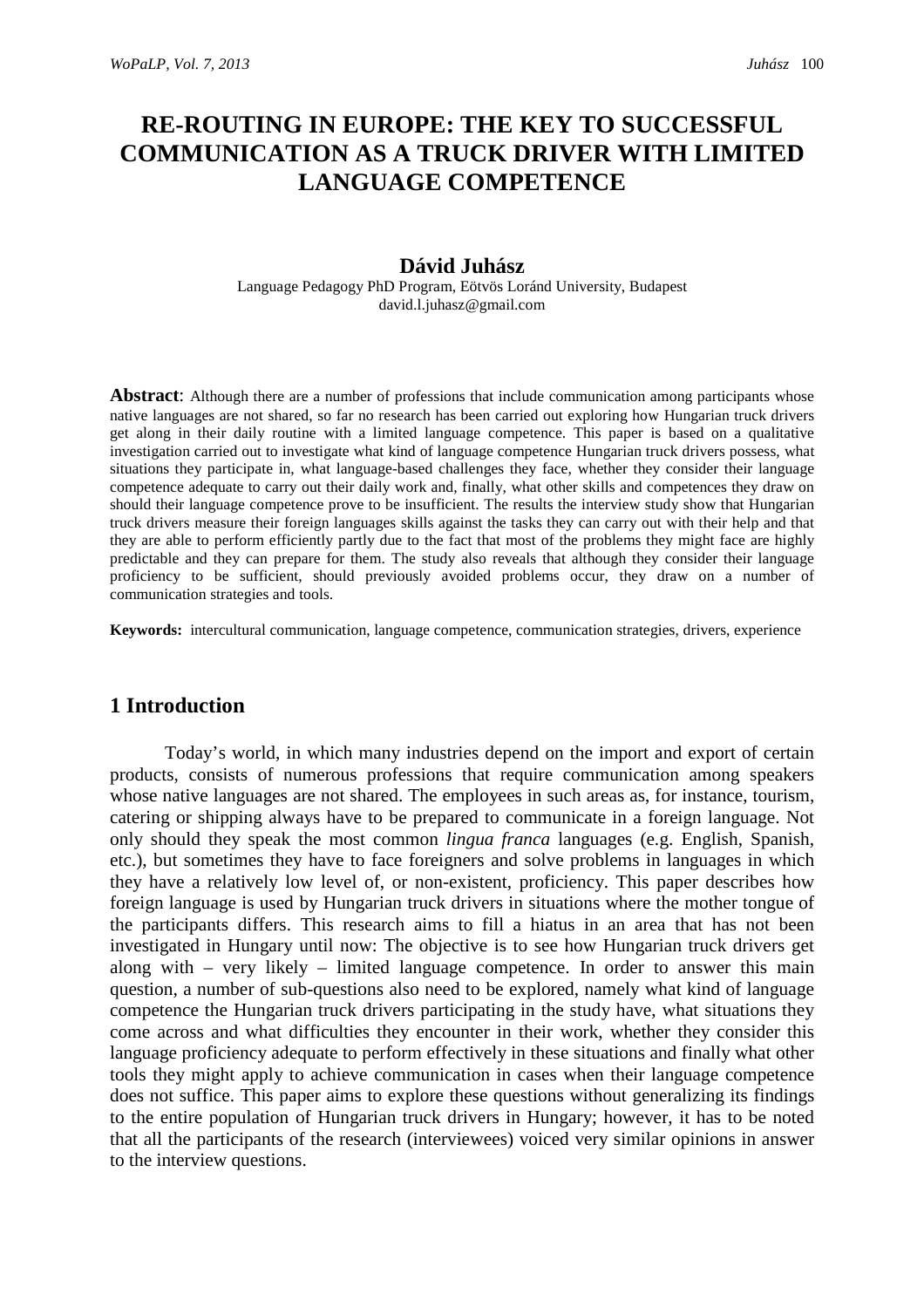# **2 Review of the literature**

### **2.1 Communicative competence**

The term *communicative competence* is associated with Hymes (1971), who claimed that it is this complex, language related competence that makes humans able to communicate with each other. Hymes argued that in order to speak a language competently, it is not only important to be aware of the linguistic constraints of the specific language, but the speaker has to adjust what s/he says in various situations, for instance, by taking into account who s/he talks to, for what purpose and in what circumstances. It is the different components of communicative competence that make all these adjustments possible. Several researchers felt the need to identify these components. One of the most widely applied models was created by Canale and Swain (1980). Their model identified four different components of communicative competence:

- (1) Linguistic competence
- (2) Sociolinguistic competence
- (3) Discourse competence
- (4) Strategic competence

 In practical terms communicative competence is usually understood as general language competence. In fact, it is a complex interplay of the elements listed above. For the purposes of this paper it might be useful to briefly summarize what the components refer to. Thus linguistic competence incorporates the ability to use proper grammar and vocabulary, and combine them correctly to form structures. Sociolinguistic competence means proficiency in using the appropriate register of language in different situations. Thus, for instance, it takes into account the receiver, as speech is modified to make it understandable and inoffensive to the listener and it also includes the relationship between the speaker and listener (e.g. the question of politeness). Discourse competence is the ability to organize sentences into a coherent and cohesive text, while strategic competence offers a solution in overcoming language problems like not understanding something or not being able express oneself. One of the shortcomings of this model is that "it is difficult to include language functions (e.g. suggesting, apologizing) in it, even though these have an important role in communicative language teaching" (Kormos & Csölle, 2004, p.38).

 The relevance of examining communicative competence in this paper is that linguistic competence is claimed to be present only in a limited way in the foreign language communicative competence of the truck drivers participating in this investigation. In van Ek's model (1986) this component is described as "the ability to produce and interpret meaningful utterances which are formed in accordance with the rules of the language concerned and bear their conventional meaning... that meaning which native speakers would normally attach to an utterance when used in isolation" (p.39). This means that there is a basic level for communication where all words, structures and forms retain their lexical meaning and where meaning is not derived from the context or the situation where it is uttered. Van Ek's model also claims that in communication, linguistic competence could be separated from all the other components. Byram (1997) further simplifies the definition of this competence by claiming that linguistic competence is the ability to apply the rules of the standard language in order to create sentences. This, in some ways, agrees with the Chomskyan idea of perfect grammatical sentences and ideal speakers.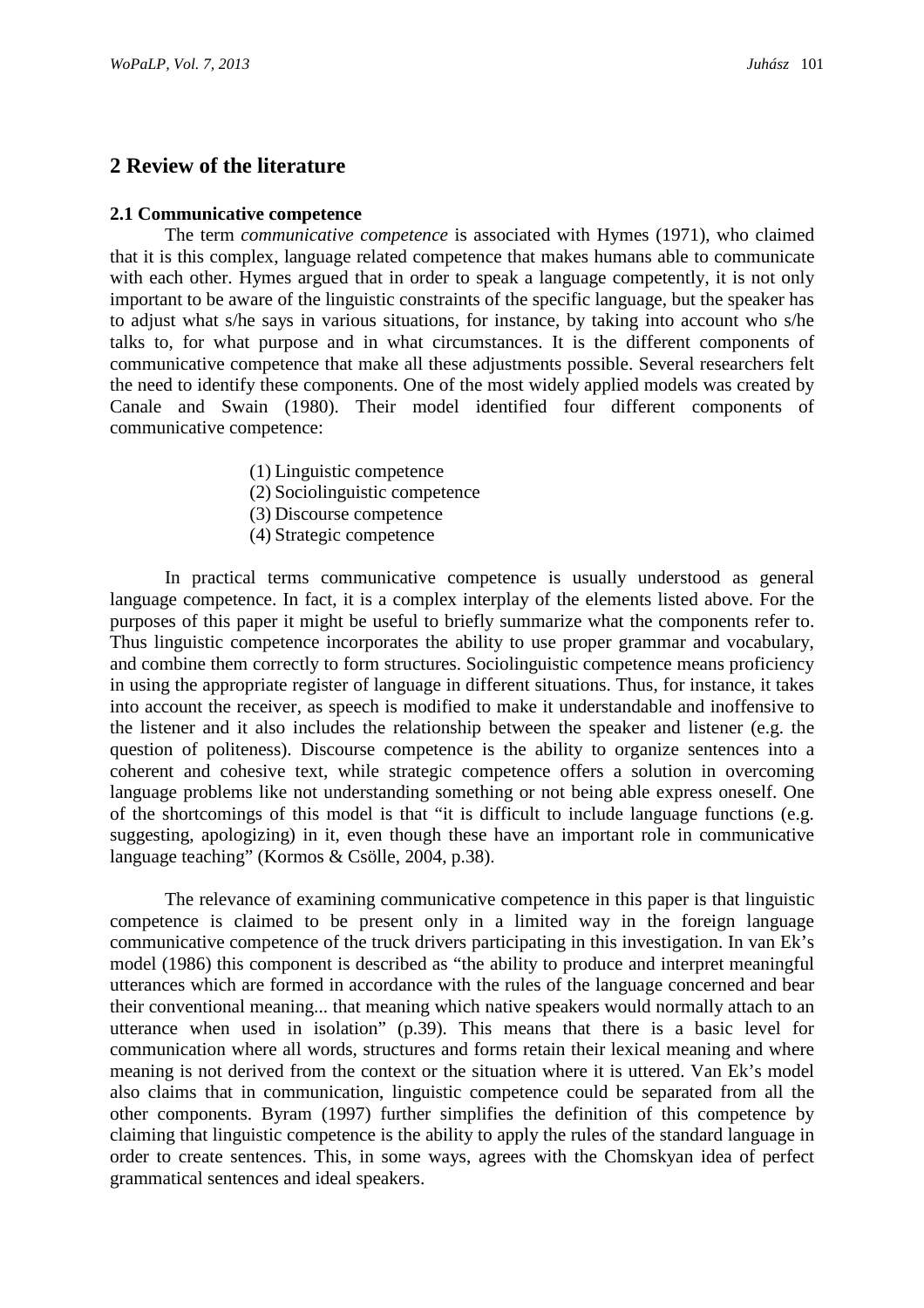In practice, it might also mean that since linguistic competence is only a component of communicative competence, in order for truck drivers to be able to communicate efficiently, they might compensate for their lack of linguistic competence by drawing on the skills pertaining to the other competences of the construct. Thus, it would be possible for them to communicate efficiently, even though their linguistic competence is limited. Apart from the language related components of communicative competence though, other competences and skills, e.g. intercultural competence and general communication skills can also help make communication more effective.

### **2.2 Intercultural communicative competence**

Communicative competence allows people to engage in more or less efficient communication with other speakers. It focuses mostly on the speakers' proficiency in the language they use and quite a few language-related skills. In the case of Hungarian truck drivers who regularly work abroad, it can be predicted that the drivers will find themselves in situations in which they might not be proficient in the given language or might not speak it at all. Therefore, they might need to draw on another skill while working abroad, namely intercultural competence.

 Intercultural communicative competence (abbreviated and referred to hereafter as ICC), is in Fantini's view "... the complex of abilities needed to perform effectively and appropriately when interacting with others who are linguistically and culturally different from oneself" (2005, p.1). With the help of ICC the speaker is able to successfully negotiate and interact in another culture, too. This requires other types of knowledge than purely language related ones, such as language skills and cultural knowledge about the other speaker's country in order to facilitate understanding and not to hinder it, for instance by crossing boundaries, breaking taboos or by misusing pragmatic knowledge. According to Byram (1997), for efficient interaction between the parties the right attitudes (e.g. openness, respect, ability to relativize and "decentre" oneself), certain knowledge (of self and other, and of the interaction itself) and diverse skills, such as skills of interpreting and relating or skills of discovery and interaction, are needed.

 ICC, based on the above, can mean both knowledge that enables truck drivers to communicate more efficiently with foreigners, i.e. knowledge about cultural do's and don'ts, and a certain set of skills which, even though the drivers do not speak the foreign language and know little about the culture, allows them to communicate by overcoming difficulties in language. Thus, ICC can either be envisioned as a layer above communicative competence or as a form of knowledge that is activated when truck drivers communicate with foreign people. The relevance of ICC is that it complements communicative competence in situations where truck drivers encounter foreigners and thus it might be another reason why truck drivers would be able to get along with limited linguistic competence as their limitations are balanced by many other skills and communication strategies (Dörnyei & Scott, 1997), including ICC.

 According to Dörnyei and Scott (1997), these communication strategies can be numerous and – just as in the component of communicative competence which Canale and Swain (1980) called strategic competence – they include time-gaining strategies, message adjustment strategies and achievement strategies. These often operate as unconscious mechanisms and thus, just like ICC, they might behave as a set of skills. Time-gaining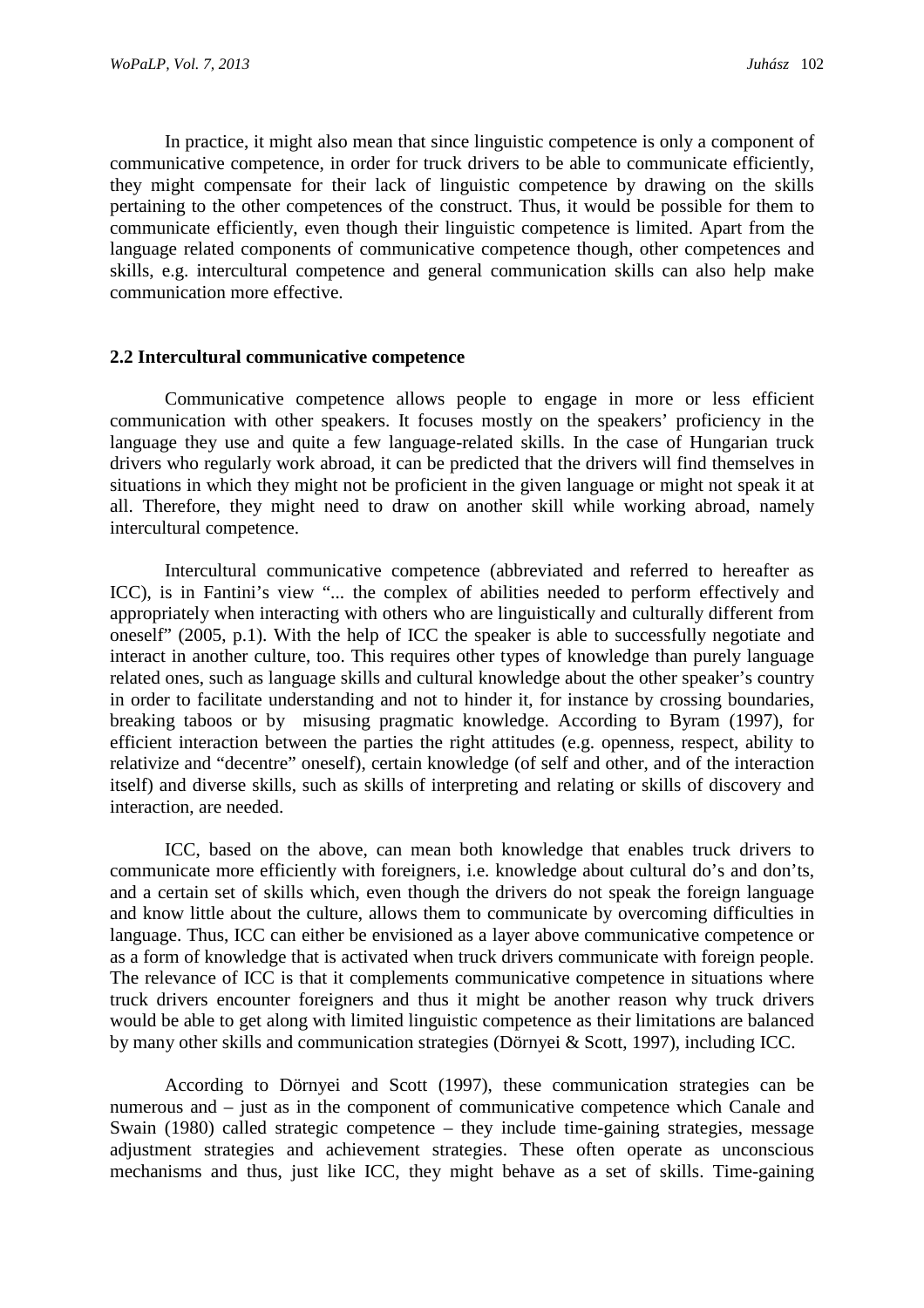strategies include, for instance, the use of fillers and hesitation devices, while message adjustment can consist in abandonment or reduction of the message or in its replacement. Finally, achievement strategies can be, e.g. paraphrasing, word coinage or approximation. What is important regarding the purpose of this work is that while some of these strategies demand a certain level of proficiency in the target language, e.g. paraphrasing or the use of fillers, other strategies are independent of the target and/or source language and can be applied by speakers with limited linguistic competence in intercultural situations. These nonlinguistic and/or non-verbal means include miming, gesturing or imitating.

### **2.3 Expectations in communication**

It has been detailed in the previous sections what tools (e.g. different competences and communication strategies) are available for the speaker in order to achieve the desired outcome. On the other hand, it has not been observed yet what kind of information the listener needs to contribute to the speaker's success. Grice (1975) has identified four criteria (maxims) that contribute to successful communication:

- (1) the maxim of quantity
- (2) the maxim of quality
- (3) the maxim of relevance
- (4) the maxim of manner

 If both participants adhere to the constraints of these four maxims, then a conversation, in theory, is likely to be efficient. Each participant's contribution to the discussion will be relevant to achieving the desired outcome, they will be truthful to one another, they will try to solve the problems as quickly as possible and finally, the conveyed messages will be devoid of possible misunderstanding and thus the conversation will be the result of a successful cooperation. It is important to highlight that both participants have to abide by these unwritten rules since flouting any of these maxims will result in possible failure. What follows logically from this statement is that both partners strive for mutual understanding. Török (2000) illustrates the success of communication between speakers in a Venn-diagram. One of the circles includes the knowledge and comprehensible signs of Speaker A, and another includes those of Speaker B. Communication is only possible in sections where the two circles intersect, thus the need for finding 'a common ground' is constant. This is true for language, too. If one of the speakers is at a different linguistic/cultural level than the other one, both speakers have to approximate a common level where understanding is possible for both communicating partners.

 These maxims also have practical implications. As the aim of communication is to achieve the goals as quickly as possible, certain features of language in communication will not be taken 'seriously' or they will not be considered as mistakes. Although in many cases the mediating language of truck drivers is German rather than English, very similar processes to English as a Lingua Franca (ELF) occur in all languages. Graddol (1997) and Jenkins (2006) claim that certain 'superficial' features of English are ignored in communication due to the fact that these do not play a deciding role in comprehension, such as the third person singular *-s*. As the loss of these features does not result in a loss of meaning in communication, the listener still understands the message and might even ignore the fact that the speaker has a very limited linguistic proficiency. Although Graddol and Jenkins made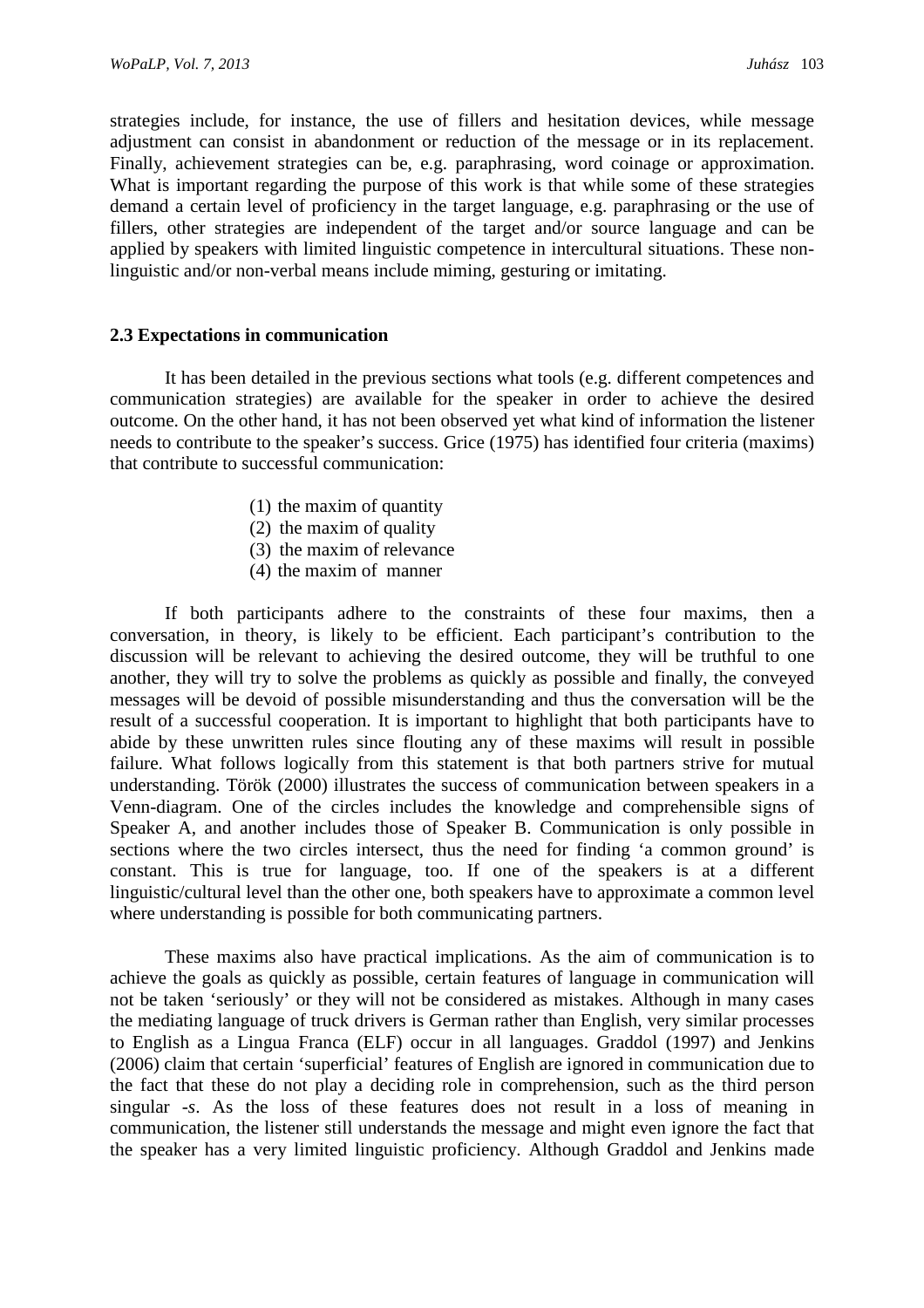these statements specifically about English, similar modifications/omissions are possible in other languages as well; thus these features are not ELF-specific.

 The importance of the listener in this paper is justified by the fact that two of the competences of communicative competence are sociolinguistic and strategic competence, both of which involve the receiver of the truck driver's message. Truck drivers take into account what they are capable of saying (linguistic competence) and then, if necessary, will compensate by drawing on their sociolinguistic competence (i.e. assuming that the receiver will do everything s/he can to help) and strategic competence (i.e. a number of tools they apply to accompany the message to avoid misunderstanding, e.g. body language). By drawing on the listener, truck drivers can compensate for the lack of linguistic competence and thus they might get along in their daily routine with limited linguistic proficiency. In addition, discourse competence might also relate to the listener in a way, as both participants are in the same place and time, which allows for gaining further advantages from the situation.

### **2.4 Research questions**

The research questions are based on the literature reviewed above and on the researcher's own assumptions – based on experience – of truck drivers' foreign language proficiency. The following research questions were formulated to explore how Hungarian truck drivers get along with limited language proficiency in their daily work routine:

- (1) What features characterise the linguistic competence of the Hungarian truck drivers interviewed?
- (2) What situations do the Hungarian truck drivers interviewed come across and what difficulties do they encounter in their work regarding language use?
- (3) Do the Hungarian truck drivers interviewed consider their linguistic competence adequate to perform effectively in linguistically difficult situations?
- (4) What tools do the Hungarian truck drivers interviewed apply to enhance communication in cases when their linguistic proficiency does not suffice?

# **3 Research methods**

In order to answer the research questions, an interview study was conducted with twelve Hungarian truck drivers. The interview schedule focused on their work and intercultural communication experience.

# **3.1 Participants**

For the purposes of this small case study, twelve Hungarian truck drivers of a particular logistics company were interviewed. They were all males with an average age of approximately 55 (averaging 54.83, ranging from 39 to 68). They have all completed the 8 years of primary education in Hungary and most of them have received some kind of secondary education, but not all of them have taken the school leaving exam. On average they have spent 18.49 years as a truck driver, although values vary from 1 month to 34 years, thus in future research this value might be asked using months as units instead of years. The sampling was convenience-based and the only criterion for belonging to the sample was that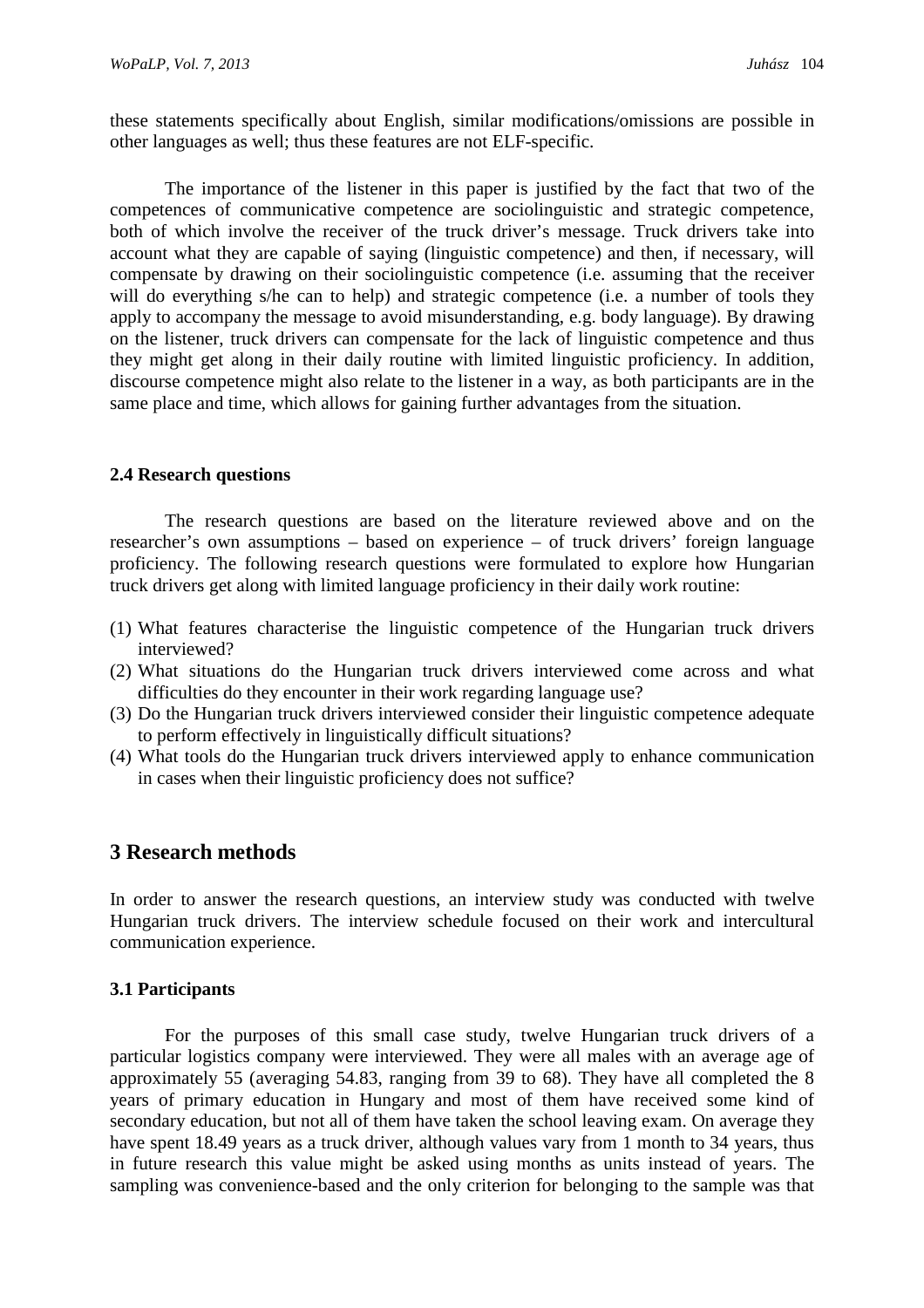they all belong to the very same truck company, thus no data were excluded from the sample. Some interviews were conducted at the company's headquarters, while some of them were done while travelling along with the truck drivers in their own trucks as they were less nervous in their own habitual environment.

 Figure 1 shows the age of the truck drivers and the amount of time they have spent as truck drivers, both using years as a unit. During the interview process, for the purposes of anonymity, truck drivers were coded with different Hungarian male names and the alphabetical order of the names shows the order of the interviews, too (András was interviewed first, Béla was second, etc.).



Figure 1: The time spent working as a truck driver and the age of the participants in the study

### **3.2 The Instrument**

 The instrument used for data gathering was a qualitative interview in Hungarian, containing 29 questions using the polite 'vous'-form in questioning, later modified to the casual 'tu'-form in order to accommodate to the usual greeting and questioning style of the drivers (for an English translation of the questions, see the Appendix). The instrument had been piloted before the interviews with both the HR department of the company and with a truck driver. After that the change of style was applied and as there were no female drivers at the company, the question about the sex of the participant was deleted. The interview questions were listed in the order of a natural conversation and they were based on the available literature in the topic and on the researcher's initial assumptions about the life of a truck driver.

### **3.3 Procedures**

 All the interviews were conducted in Hungarian on altogether four different occasions during the summer of 2012 at either the company's headquarters or while travelling with truck drivers in their daily work. All the participants were required to sign a research agreement which informed them about the aims of the study, the researcher, his aims with the research data and the results. Finally, they were asked to decide if they agreed to their interviews being recorded and if they would like to receive further feedback about the research. Only 2 participants agreed that their voice could be recorded; in the other cases detailed interview notes (including whole sentences) were taken by the researcher. An average interview lasted about 20-25 minutes and the detailed data were carefully noted down. As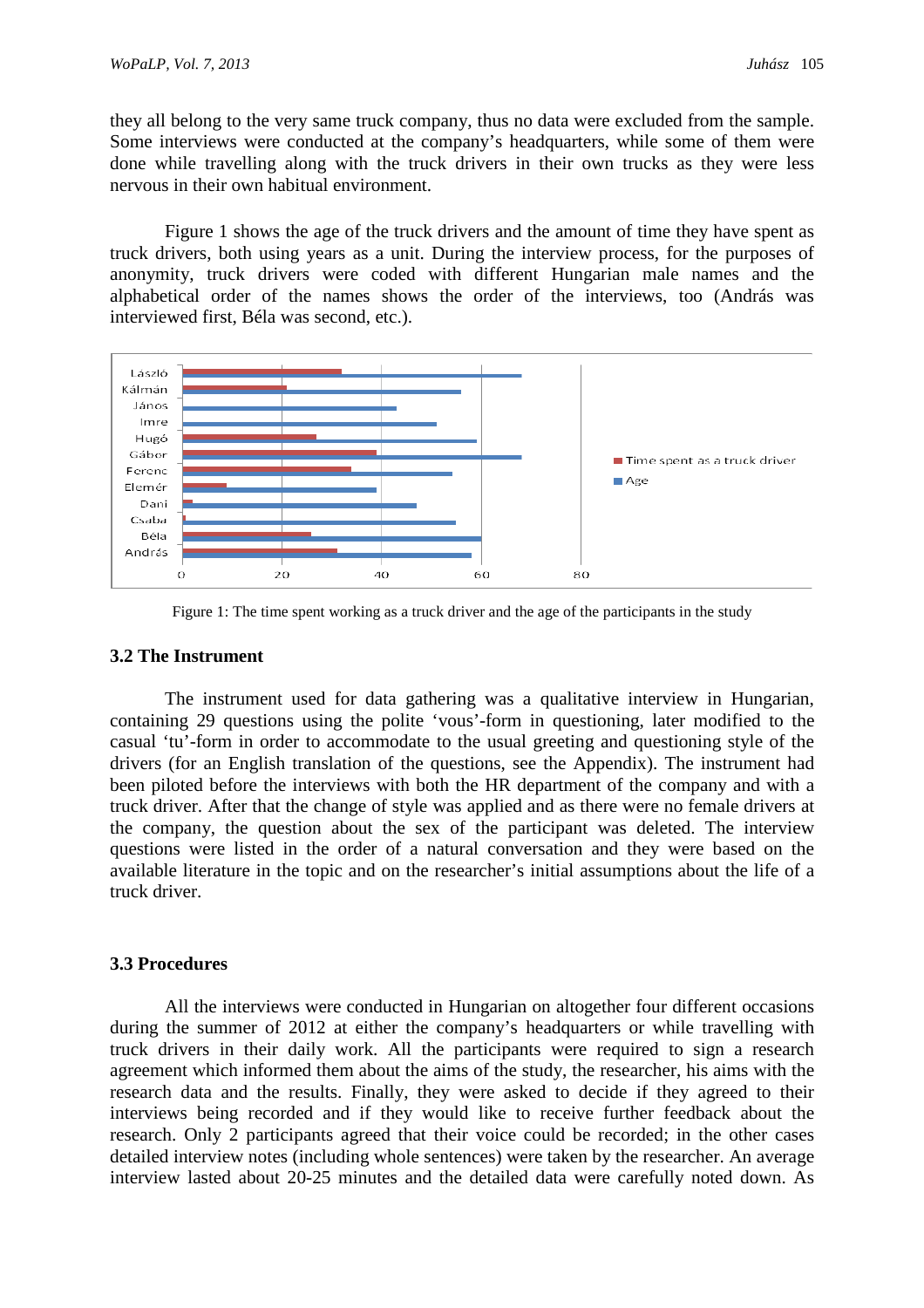mentioned above the drivers were then given letter codes with the alphabetical order matching the order of the interviews.

 After the interviews had been conducted the data were entered into Microsoft Excel which allowed for classification and systematic comparison. This procedure also revealed the questions which might not be suitable and/or do not relate to the daily life of the truck drivers.

# **4 Results and discussion**

In this section, data gained from the research are presented in order to answer the research questions. Firstly, the results of the inquiry into the linguistic competence of Hungarian truck drivers are described, then the problems Hungarian truck drivers face regularly are discussed. After that, the interviewed truck drivers' views on their linguistic competence to carry out their daily operations are detailed, and finally, their communication (verbal and non-verbal alike) tools to supplement communication are outlined. All these results are detailed in order to find an answer to how Hungarian truck drivers get along with limited linguistic competence.

# **4.1 The linguistic competence of Hungarian truck drivers**

Rating the language skills of different language users/speakers is an important issue in the EFL profession. The CEFR is a framework that details each language level according to skills or tasks the given speaker can perform in the target language. Even though the truck drivers interviewed are not aware of this framework and the categories it details, they define their language skills very similarly, most of them described their language skills as sufficient for the tasks they want/need to achieve. Figure 2 details the answers of each truck driver in connection with the number of years spent as a truck driver.

| <b>TRUCK</b><br><b>DRIVER</b> | <b>YEARS</b> of<br><b>EXPERIENCE</b> | <b>LANGUAGE KNOWLEDGE</b>                                                                      |  |
|-------------------------------|--------------------------------------|------------------------------------------------------------------------------------------------|--|
| <b>András</b>                 | 31                                   | Russian: intermediate, German and Italian: basic knowledge                                     |  |
| <b>Béla</b>                   | 26                                   | Can greet/thank in Slavic languages, English, Russian, French,<br>Spanish, Italian and Swedish |  |
| Csaba                         | 0.75                                 | a "little" German                                                                              |  |
| Dani                          | 2                                    | "Only the necessary knowledge"                                                                 |  |
| Elemér                        | 9                                    | Understands English more than other languages                                                  |  |
| Ferenc                        | 34                                   | "What is necessary for work"                                                                   |  |
| Gábor                         | 39                                   | Spent his childhood in Austrian area                                                           |  |
| Hugó                          | 27                                   | German and Italian: everything necessary for shipping                                          |  |
| Imre                          | 0.08                                 | Russian (passive), German: "with arms and legs"                                                |  |
| <b>János</b>                  | 0.08                                 | "Just a little" in English, learnt Russian earlier                                             |  |
| Kálmán                        | 21                                   | "Can make himself understood in German" and "can read some words"<br>in English                |  |
| László                        | 32                                   | German-Italian: intermediate, studied Russian for 7 years                                      |  |

Figure 2: The language knowledge and truck driving experience of each participant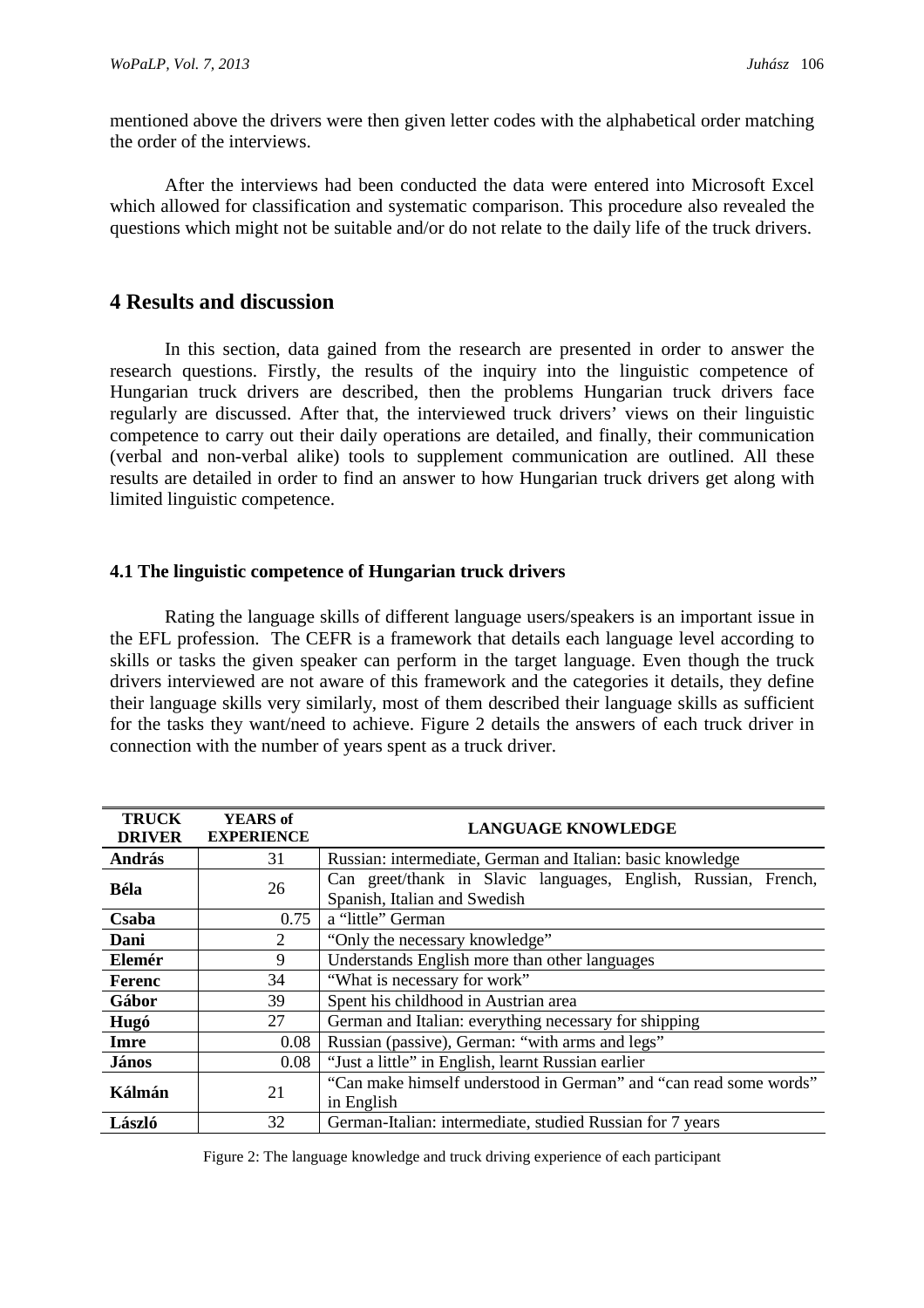As the results show, their description of their language skills is based on their intuitions and whether they consider the amount of knowledge they currently possess sufficient to carry out their daily routines. As no language test was applied to define what, for instance, the categories "intermediate" and "understand" mean, it is assumed that these categories indeed suffice for their daily activities.

Other questions in the interview (nos. 12,  $14-17$ ,  $23$ ,  $27$ ) aimed at finding out if the drivers are satisfied with the language knowledge they have and what kind of people they encounter during their daily operations. Three of them answered that they do not really talk to anyone during their journeys apart from collecting/delivering the goods, two of them answered that they only communicate if the other person is also Hungarian and another three answered that they only talk to people they could understand. The answers show that given that the other person is Hungarian or they can understand each other 'well', truck drivers do not face the possibility of encountering disappointments or dissatisfaction in connection with their language level.

### **4.2 Problems Hungarian truck drivers face and situations they come across regularly**

 The situations in which truck drivers are required to use a foreign language or any language at all are very limited. Three of the drivers claimed that they regularly encountered the police or customs officers although they also suggested that these occasions were not frequent since these "routine checks" were mostly performed at random. They also added that they did not expect or prepare for such situations since the task of a truck driver was to carry the goods according to the rules (e.g. the Highway Code) and if they did so, there was no reason why they should be stopped. The most frequent occasions when they are required to speak a foreign language are: being stopped by a police/customs officer, loading goods and asking for directions. None of the interviewees could give an example of when they had failed to perform these tasks due to linguistic difficulties and/or intercultural barriers.

 The drivers were unable to point out difficulties they had encountered, although two of them mentioned that as they had not been stopped by the police before, they were expecting it to happen soon "according to the rule of large numbers". On the other hand, when asked about their preparation for journeys abroad (questions no. 26 and 27), four of them mentioned that they bought the required amount of food, three claimed that they checked the customs and routes of the country and only two of them claimed that they also packed a dictionary for the journey. In comparison to common belief, truck drivers normally neither know nor are interested in the goods they carry as long as they appear on the CMR (travel warrant), which they can hand over to the official asking for it. All the situations mentioned by the truck drivers are collected and grouped in Figure 3. In each case some sample sentences that are used regularly by the truck drivers in the given situations are shown, too. These situations are not ranked or grouped according to the frequency with which they are encountered.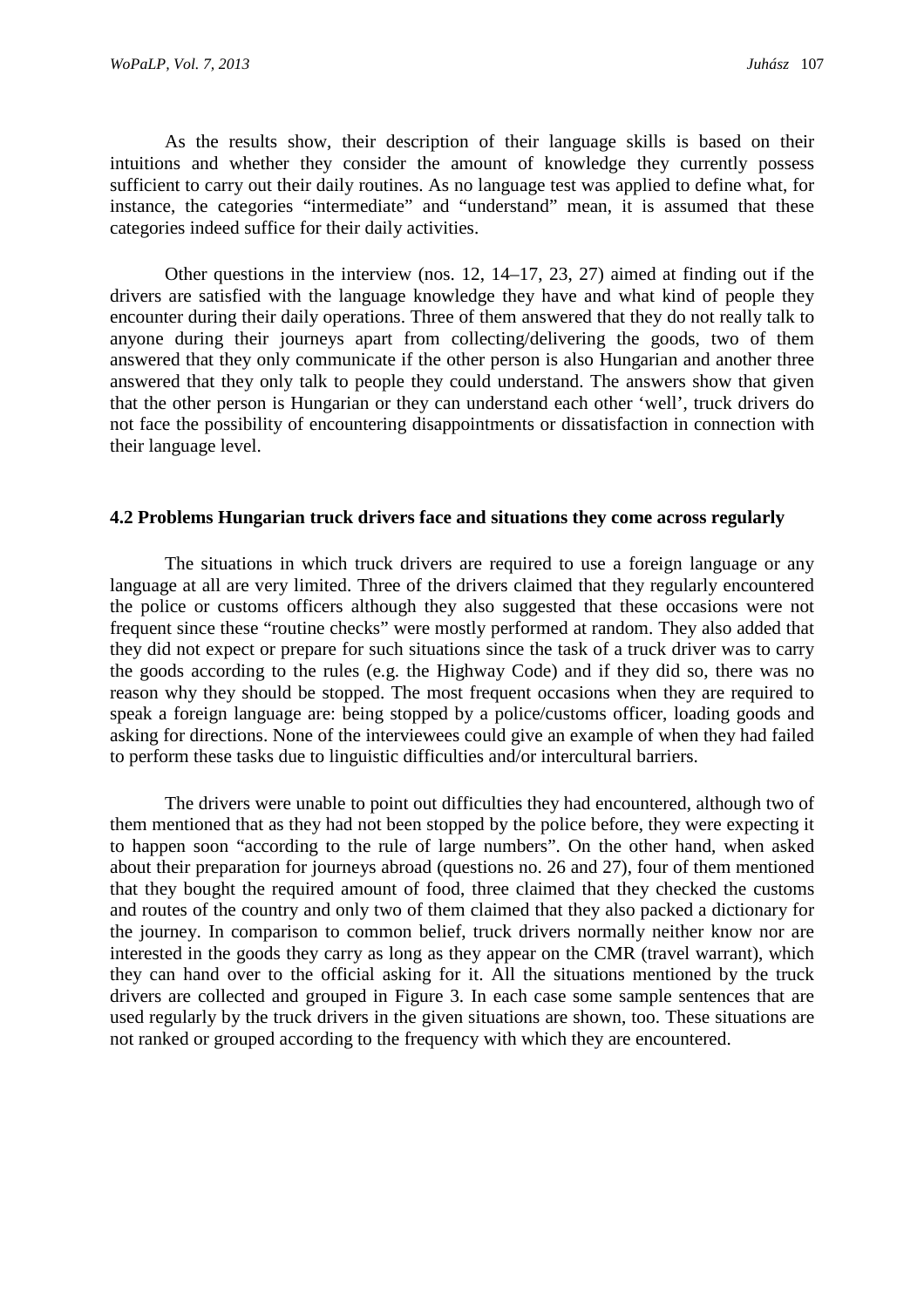| <b>MAIN AREA</b>                                | <b>SITUATIONS</b>                                                                                                 | <b>SAMPLE SENTENCES</b>                                                                                                                           |
|-------------------------------------------------|-------------------------------------------------------------------------------------------------------------------|---------------------------------------------------------------------------------------------------------------------------------------------------|
| Directions                                      | $\bullet$ Asking for / checking<br>directions                                                                     | • Where is the gas station?<br>• Where can I buy a highway<br>pass?<br>• Where is the 'ring'?                                                     |
| Loading                                         | • Checking the goods<br>$\bullet$ Loading<br>• Overweight<br>$\bullet$ Packing<br>• Introduction                  | • What are the goods?<br>• Where can I load?<br>• How much does it weigh?<br>$\bullet$ Is it fragile?<br>• I am a truck driver from               |
| Life on the road                                | • Necessary goods<br>• Actions to do<br>• Problems to be solved<br>• Meeting 'colleagues from<br>other companies' | [company].<br>• Where can I buy food?<br>• Where can I take a shower?<br>$\bullet$ Where can I rest?<br>• I have a flat tire, can you help<br>me? |
| Optional<br>stopped<br>by<br>areas:<br>officers | • The police<br>$\bullet$ Customs                                                                                 | • Can I check the tachograph?<br>$\bullet$ Where is the CMR?                                                                                      |

Figure 3: Most frequent situations in the life of a truck driver grouped according to the main areas they relate to

# **4.3 Adequate linguistic competence**

Questions 14–22 aimed to explore whether there are situations in which the truck drivers' current language knowledge is insufficient and in connection with this, how they solve and/or prepare for these situations in the future. According to the drivers, they mostly stop and might get out of the truck for the break they are required to make every 4.5 hours. During this stop they sometimes shop by pointing to the required goods (six drivers). According to them they are not required to perform 'difficult' language tasks (nine drivers), only two of them had some misunderstanding, both with the French (one when dealing with a flat tire and the other one at the shipment site). When asked about disappointments or failures due to communication/language breakdown none of them could give an example; nor could any of them detail a scene in which they failed to communicate with another person or failed to achieve a desired outcome. Thus, based on the interviews, it can be claimed that the interviewed truck drivers believe that their language proficiency is adequate to their needs.

# **4.4 Tools to supplement communication**

As the following extracts show, the drivers interviewed seem to have a very analytical approach to language knowledge, i.e., they look at the "outcome" of certain utterances as the sum of all the parts of the utterances. They can only combine previously known items to create new utterances. According to Mey (1993), this rules out the possibility of pragmatic knowledge, as the analytical analysis of words and linguistic structures does not take into consideration the socially accepted language forms and functions. The following situation exemplifies this approach (as told by András):

> Some time ago... approximately 10 years ago, a very rich man decided that the funeral of his brother should take place in Germany and not in Hungary as the family was originally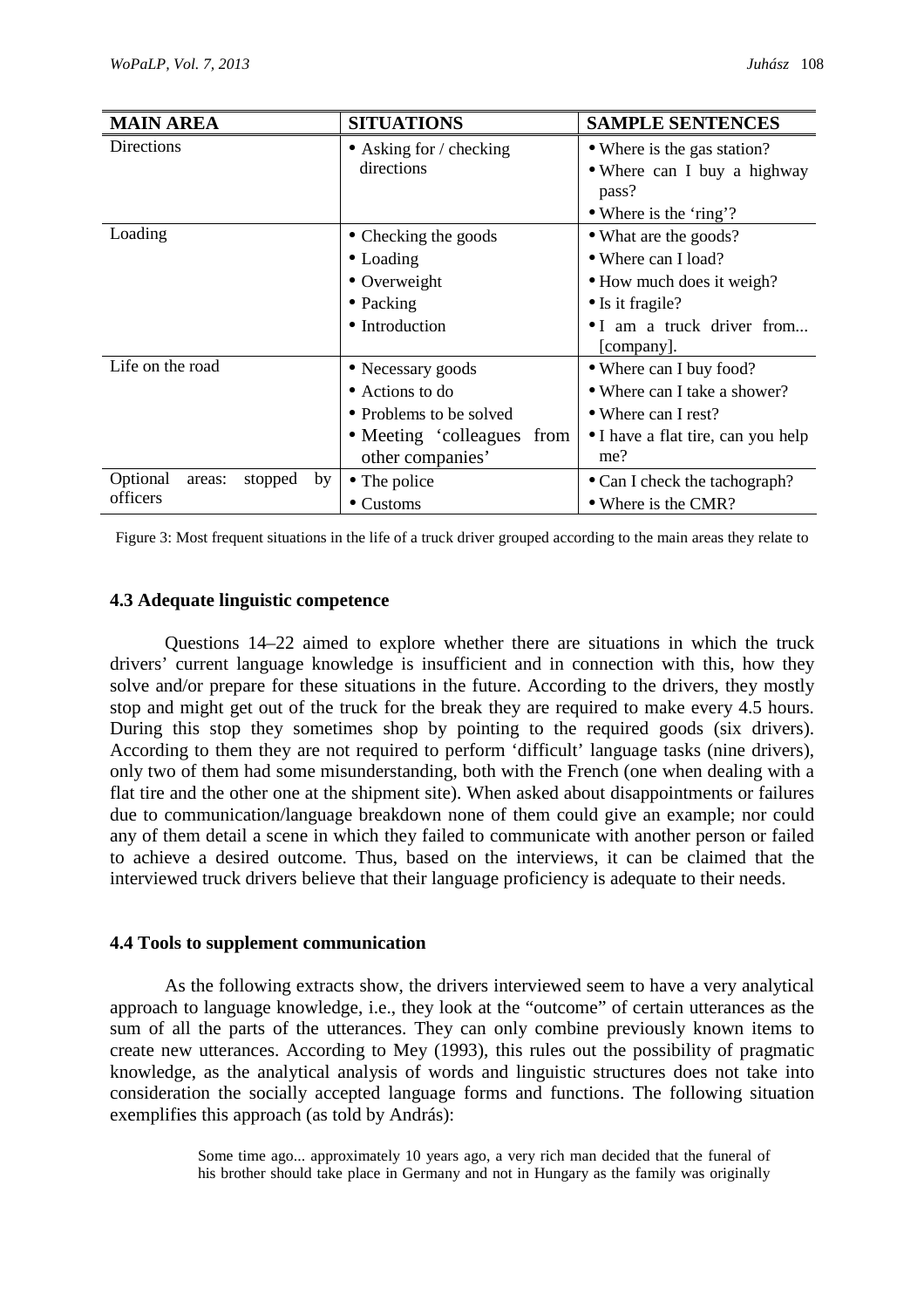from Germany. Thus, he arranged for all the flowers and equipment and the coffin, too to be delivered by one of the company's trucks. The driver of this truck was a very young truck driver, just having finished the 'four-handed wheel training' (the initial induction period supervised by a mentor) and although he had the CMR ready he had forgotten to look up the word 'coffin', so when a German police officer stopped him he did not know how to respond to the question "What are the goods?". He only spoke little German but knew the word 'container' and also assumed that if there is somebody dead in the 'container', then the good he is delivering can be nothing else but a \*"Tot (German for dead) container". Of course, the police officer opened up the trunk of the truck and nearly arrested the driver for killing the man.

This also exemplifies the phenomenon that the given truck driver looks at language as the sum of building blocks where any combination is acceptable and understandable by his conversation partners. However, the next example shows this in even greater depth. In this conversation Driver Dani is answering question no. 24/a in German as he claimed this is his 'stronger' language, a language in which he is capable of performing the necessary actions (see Figure 3).

> Interviewer: How would you say very politely that after you paid the bill at the gas station, the teller forgot to give you a bill? How would you signal the problem and ask for a bill very politely? Dani: ... Mmm... (approximately 2 minutes thinking)... Ticket problem, bitte [please]. Interviewer: Okay, thank you. Can you try to be a bit more polite? Dani: Of course... (1 minute passing)... Ticket problem, bitte... bitte... [please... please...]

 The building block-effect or this analytical approach prevails in this situation, as not only does the truck driver use 'bitte' as a word for asking for something, he is aware of the fact that 'bitte' also means 'please' in German, thus he assumes that if he asks for something politely, then the required utterance is 'bitte, bitte'. This shows that he is using a content word to perform a pragmatic action, as well as other what do you mean by normal? actions in the target language, too.

 So far, two examples have been given of simplification/strategic competence to convey the desired message: in the former extract it was an analytical lexical approach while in the latter one a pragmatic solution that were applied. The next example by Driver Béla shows a syntactic solution:

> Interviewer: How would you say in English "I do not speak English"? Béla: \*No speak English.

 This shows that the driver is aware of the meanings of the separate words, where 'no' means a negation, 'speak' means 'talk' and English is the language. However, despite all this knowledge, he does not use the correct negative form (i.e. do not).

 The final type of simplifying the message exemplified here is the phonological simplification (although it has been present in all the other examples, as well). For this type, two examples are shown as illustrations, one in German and the other one in English, both for situation 24/e:

> Béla: \*Schuldi'bitte... Dani: Mo-ment, please.

In the former example, Béla does not pronounce the whole word for "Entschuldigung" [Excuse me] but omits the first part of the word and 'swallows' the ending in order to be able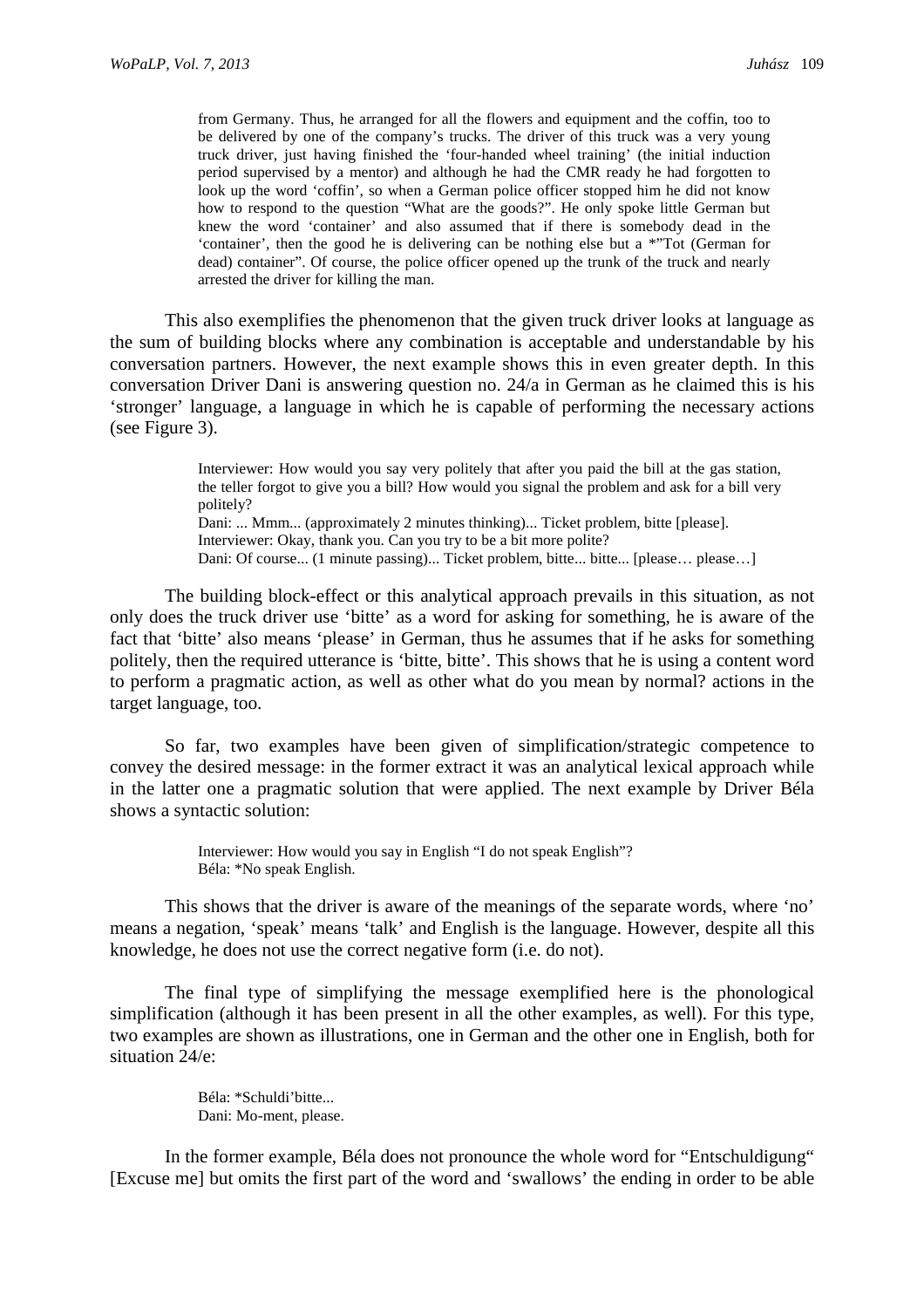to clip it with the following word 'bitte'. This not only shows the incorrect pronunciation on the driver's part but supposes that he regularly hears these two words joined together in fast speech, thus he assumes that due to their contraction and constant appearance together they are one word. Dani exhibits Hungarian intonation and pronunciation, too, which suggests that the pronunciation of individual words or expressions does not matter as long as the intent of the speaker is clear.

When truck drivers were asked where and how they acquired foreign languages there seemed to be an agreement that language skills simply "stick to somebody" (Béla and Ferenc), and they are acquired through "living through the situation" (Gábor and Hugó), thus the situation provides a hands-on approach to learning new phrases or new building blocks. This type of learning is called tactile learning (Lightbown & Spada, 1993), similar to taskbased learning, and as the drivers all agreed that learning happens the most easily, the fastest and the most efficiently in this way, it seems to be their preferred mode of learning or "learning style" (Dörnyei & Cohen, 2002, p.9). Although Littlewood (1984) suggests that language learners develop differently, it seems that the necessary linguistic items and the profession of the individuals play important roles in the process.

When drivers face a communication breakdown or feel that "something is not working well", they apply different strategies to overcome these difficulties and strive for mutual understanding. Most of them (six drivers) try conveying the message once again and, if this fails, they try to use different words. The following step is intense gesturing and the final solution is normally drawing (see Figure 4). The other six drivers did not respond to the question, claiming that they are unable to recall any situations where communication broke down.

| <b>TRUCK DRIVER</b> | IF I AM NOT UNDERSTOOD, I                                      |
|---------------------|----------------------------------------------------------------|
| András              | "use gestures and try to describe [it]."                       |
| Béla                | "try [to say it] again with gestures."                         |
| Dani                | "show it and use my arms and legs [as gesturing devices]."     |
| Elemér              | "repeat it, make gestures and "dance [intense body language]." |
| Ferenc              | "show it, mime it, dance it."                                  |
| Hugó                | "make gestures."                                               |

Figure 4: Communication strategies used to complement messages in cases where they are not understood at first

# **5 Main findings, limitations and recommendations for future research**

# **5.1 Summary of the main findings**

This small-scale qualitative research aimed to explore how Hungarian truck drivers get along with limited linguistic competence when driving abroad. In order to find an answer to this question, it was investigated what kind of linguistic competence they have in foreign languages, in what situations they are required to communicate, whether they consider their linguistic competence adequate for their daily needs and finally, and what strategies and tools they draw on should their linguistic competence prove to be insufficient. The findings indicate that truck drivers measure their foreign language skills against the tasks they are required to perform and many of them believe their foreign language proficiency to be sufficient for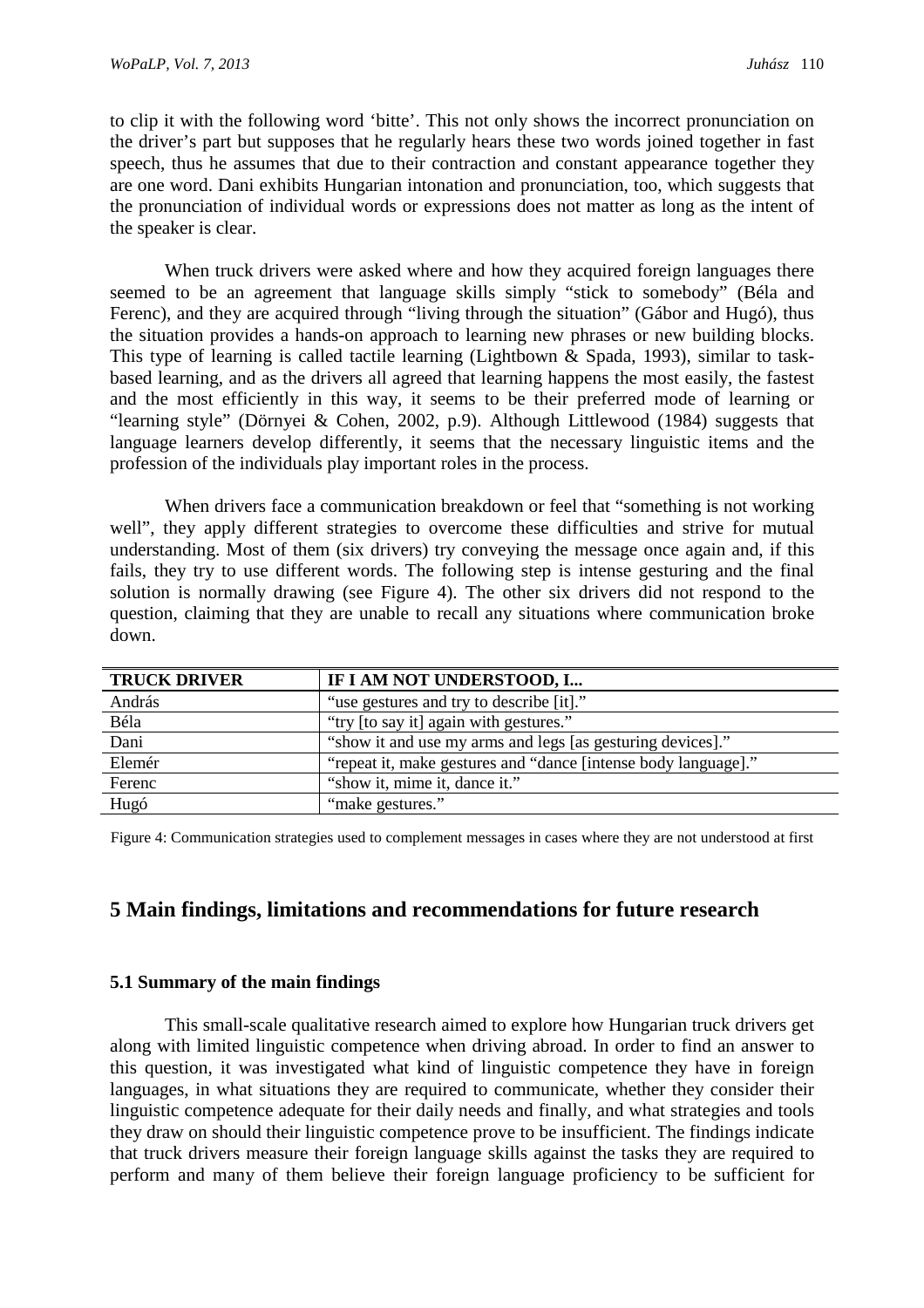carrying out their daily work. That their linguistic competence is sufficient to their needs, despite its relatively low level as described by the CEFR, might be due to the fact that they encounter the same situations regularly, thus they only rarely encounter linguistically new situations, where their situation-based linguistic competence might prove to be inadequate. In the light of these pieces of information, they do believe that their linguistic competence is adequate to their job. Last but not least, in previously avoided or in known situations where their linguistic competence fails for some reason, they apply a number of communication strategies, ranging from circumscribing through body language to drawing (see Figure 4), in order to compensate for their linguistic competence.

 As the results of this study indicate, it is possible for Hungarian truck drivers to get along with limited linguistic competence, as other competences and communication strategies compensate for their linguistic competence, or rather, supplement it in situations in which it does not suffice. It also needs to be highlighted that when the expression "sufficient" is used for the language proficiency of truck drivers, it means that they are able to carry out their tasks with its help, i.e. the tasks are used as benchmarks for proficiency. On the other hand, when it is suggested that their proficiency is "limited", it refers to the comparison with using a proficient/native speaker as a criterion. Also, as shown above, their language knowledge seems to be built up of certain blocks or linguistic structures acquired in different situations, and thus experience plays a role in their communicative competence: the more situations drivers take part in the more linguistic competence they gain, as they can prepare for these predictable situations. It might also mean that the more experienced drivers actually require a smaller set of tools to compensate for linguistic competence, as their linguistic competence is more advanced due to their being more experienced in various situations. Although these suggestions are simplified and restricted to the number of participants, further research should be carried out in order to find answers to these questions.

 This paper also raises the issue of how powerfully communication strategies and skills can compensate for the lack of linguistic competence and of whether they are part of language proficiency or not. The reason why this question is important is that although ICC and communicative competence both help the speaker to communicate efficiently, they are reasonably difficult to teach and even more difficult to measure. Also, most of these skills are part of the individual differences present among speakers. According to Byram (1997), ICC is made up of various attitudes (e.g. openness, flexibility, readiness to adjust, etc.), knowledge and diverse skills. All the examples in this study, for instance creative linguistic solutions or the intense use of body language, are part of not only ICC, but are also deeply embedded in personality. This indicates that language, communication and intercultural training as well as personality development are inextricably related and should therefore be given space in foreign language education.

 The relevance of the findings of this paper does not only lie in language teaching. The language and communication training of truck drivers can be just as successful and rewarding as the training of people in other jobs and professions. However, their training is also important from the point of view of business. The job of a Hungarian truck driver is among the highest ranked jobs in terms of labour turnover. Although there are numerous reasons for this, with further training, their jobs could be made easier and by providing customized language workshops, the drivers could engage in more situations in the future where they could rely on their communicative competence and ICC, such as networking and socializing with other truck drivers. Thus, the number of situations in which they engage actively and use language might increase, giving them more confidence and higher job satisfaction.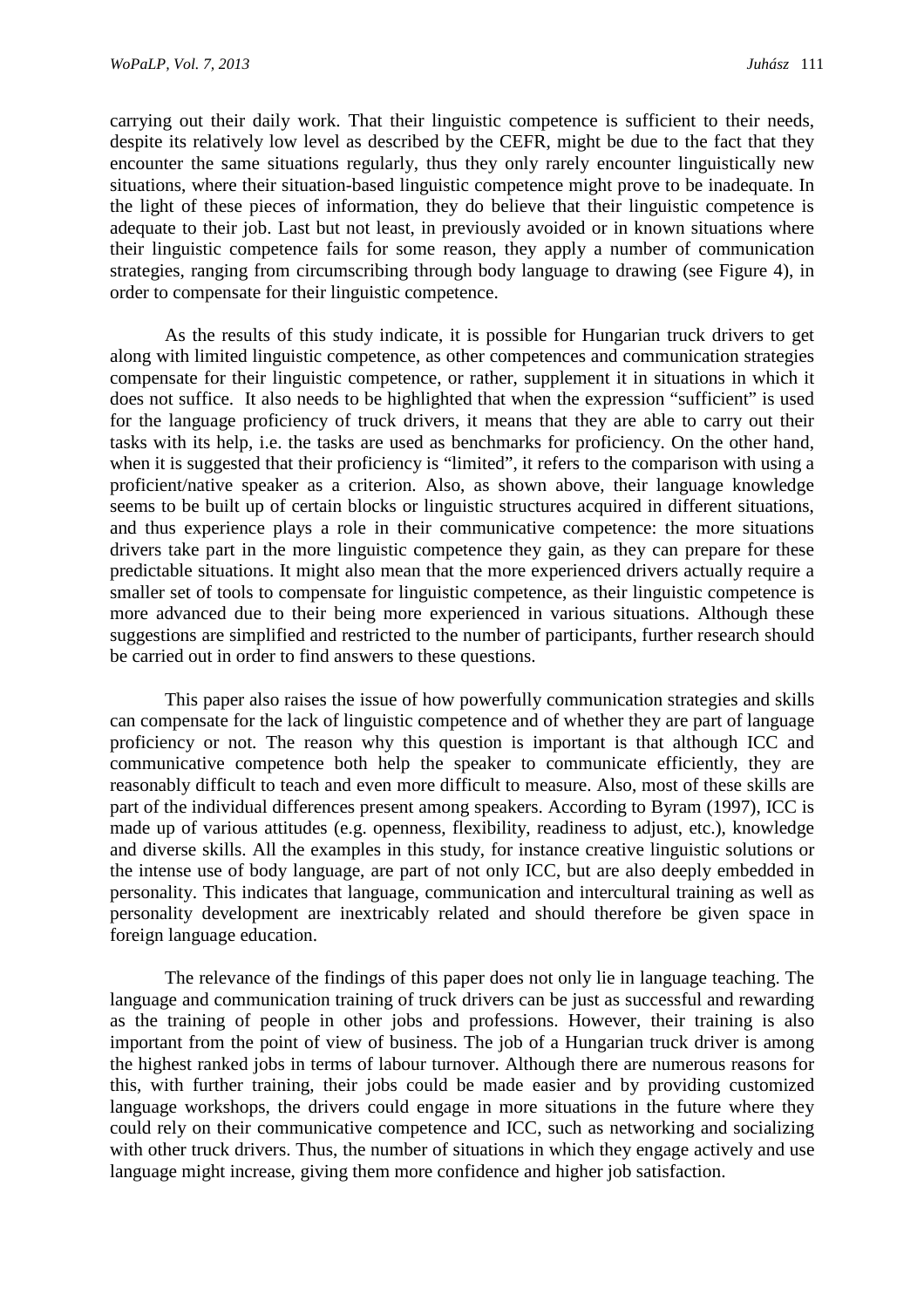#### **5.2 Limitations of the study and recommendations for further work**

The current study is based on the results of a small-scale project. Consequently, because of its small-scale nature, it is not representative of Hungarian truck drivers. Furthermore, the sampling was based on convenience and no other criteria were employed in participant selection apart from being an employee of the same company. Therefore, further empirical research is needed either involving a larger sample size or by taking into account the individual differences of the truck drivers. Another limitation of this study is that it is based only on the interviews conducted and no research has been carried out to objectively measure the foreign language skills of the truck drivers. It should also be noted that as the participants included truck drivers with varied experience, the results cannot be generalized either for experienced or inexperienced truck drivers. Longitudinal studies are necessary to observe how foreign language skills are acquired and in what order to find out how experience results in linguistic competence in particular, and/or communicative competence in general. Finally, it would be of particular interest to investigate whether the situations Hungarian truck drivers encounter are specific to this company only, or if they occur in the work of all truck drivers in Europe.

*Proofread for the use of English: Christopher Ryan, ELTE BTK, Budapest.* 

#### **References:**

- Byram, M. (1997). *Teaching and assessing intercultural communicative competence*. Clevedon: Multilingual Matters.
- Canale, M., & Swain, M. (1980). Theoretical bases of communicative approaches to second language teaching and testing. *Applied Linguistics, 1*, 1-47.
- Dörnyei, Z., & Cohen, A. D. (2002). Focus on the language learner: Motivation, styles, and strategies. In N. Schmitt (Ed.), *An introduction to applied linguistics* (pp.170-190). London: Arnold.
- Dörnyei, Z., & Scott, M. (1997). Communication strategies in a second language: Definition and taxonomies. *Language Learning*, *47*, 173-210.
- Fantini, A. E. (2005). *About Intercultural Communicative Competence: A Construct.* Brattleboro, VT: School for International Training. Retrieved August 22, 2013 from http://www.sit.edu/SITOccasionalPapers/feil\_appendix\_e.pdf
- Graddol, D. (1997). *The Future of English?.* London: The British Council. Retrieved September 6, 2013 from http://doanbangoc.files.wordpress.com/2012/07/the-future-of-english.pdf
- Grice, H. P. (1975). Logic and conversation. In P. Cole & J. Morgan (Eds.), *Syntax and Semantics, vol.3.* (pp. 41-58). New York: Academic Press.
- Hymes, D. (1971). *On Communicative Competence*. Philadelphia: University of Pennsylvania Press.
- Jenkins, J. (2006). Points of view and blind spots: ELF and SLA. *International Journal of Applied Linguistics, 16(2),* 137-162.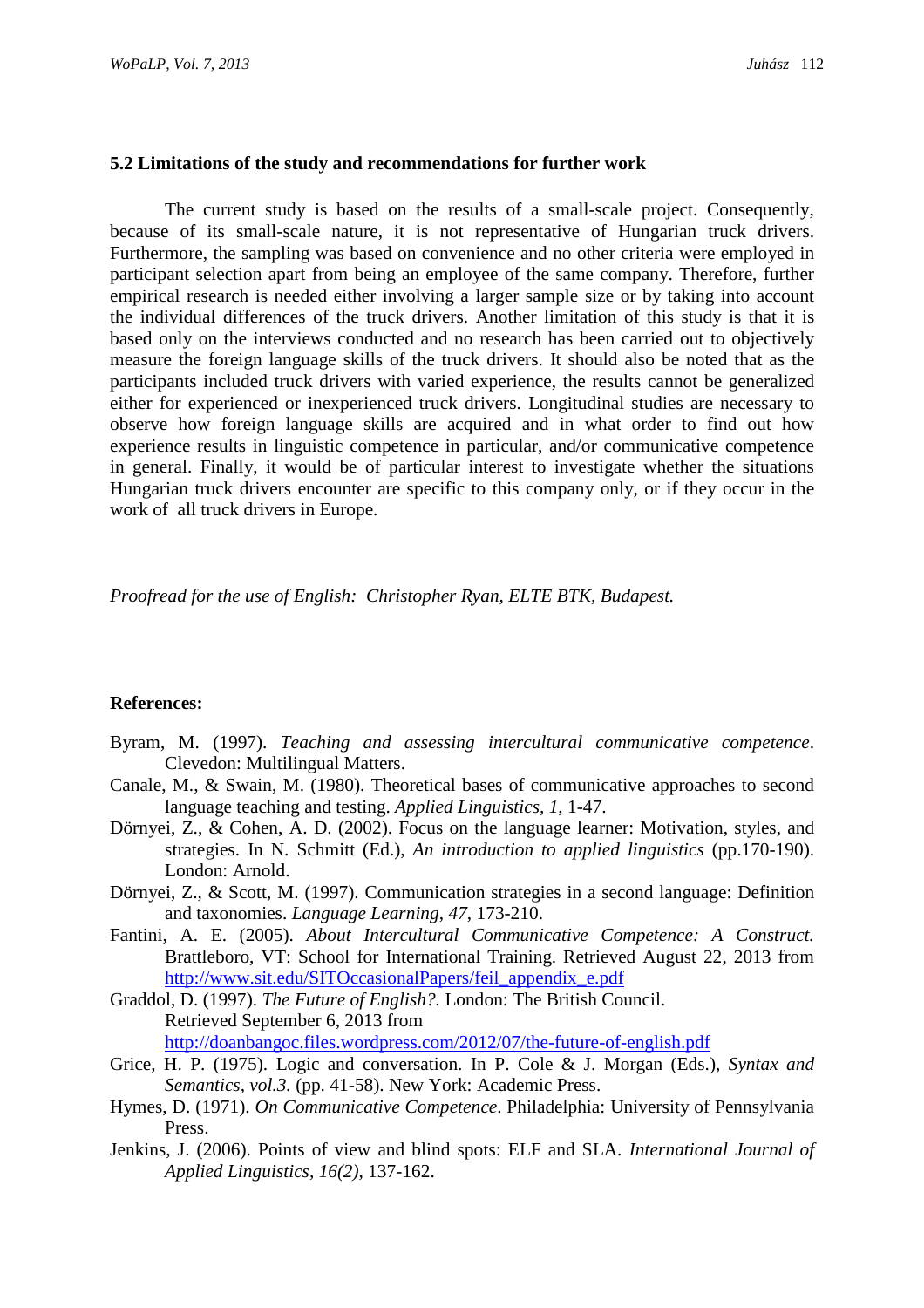- Kormos, J. & Csölle, A. (2004). *Topics in Applied Linguistics*. Budapest: ELTE Eötvös Kiadó.
- Lightbown, P., & Spada, N. (1993). *How Languages are Learned.* Oxford: Oxford University Press.
- Littlewood, W. (1984). *Foreign and Second Language Learning*. Cambridge: Cambridge University Press.
- Mey, J. (1993). *Pragmatics: An introduction*. Oxford: Blackwell.

Török, G. (2000). *Kommunikációelmélet I*. Szombathely: Berzsenyi Dániel Főiskola.

van Ek, J. (1986). *Objectives for Foreign Language Learning, Vol. 1: Scope.* Strasbourg: Council of Europe.

# **APPENDIX**

# **The English translation of the interview schedule**

(1) How old are you?

(2) What is the highest level of education you have finished/attended?

(3) How long have you been a truck driver? How long have you worked for this company?

(4) Which European countries have you not visited before?

(5) Do you speak any other language than Hungarian (if yes, how would you define your language skills?), or would you like to learn any?

(6) Why did you become a truck driver?

(7) What do people think about your job? How do they react when they learn that you are a truck driver?

(8) If you were to introduce Hungary to another person (a tourist, another truck driver or foreign partner), what would you say about us, Hungarians?

(9) Which countries do you usually go through? How would you describe these countries and the inhabitants?

(10) Where are you required to stop and where else do you usually stop?

(11) Which languages do you encounter most often in your daily work?

(12) When you are abroad, who do you talk to? Who do you have to communicate with? Who do/would you talk in your free time or to kill time while you have to wait?

(13) What kinds of needs/action make you stop?

(14) I assume at customs or gas stations, etc. it is necessary to communicate. What needs did you have, what did you want to achieve besides the basic needs (e.g. filling up the tank)? Can you recall any situation where you had 'complex' or 'difficult' needs?

(15) Could you achieve this goal? Did you get the desired item/product?

(16) Have you experienced a situation in which your efforts failed?

(17) Did you give up or did you try again? (How did you try again?)

(18) Later on when you faced a similar situation, could you anticipate and prepare for that situation?

(19) When you go into a place asking for something or trying to converse, how do you address people?